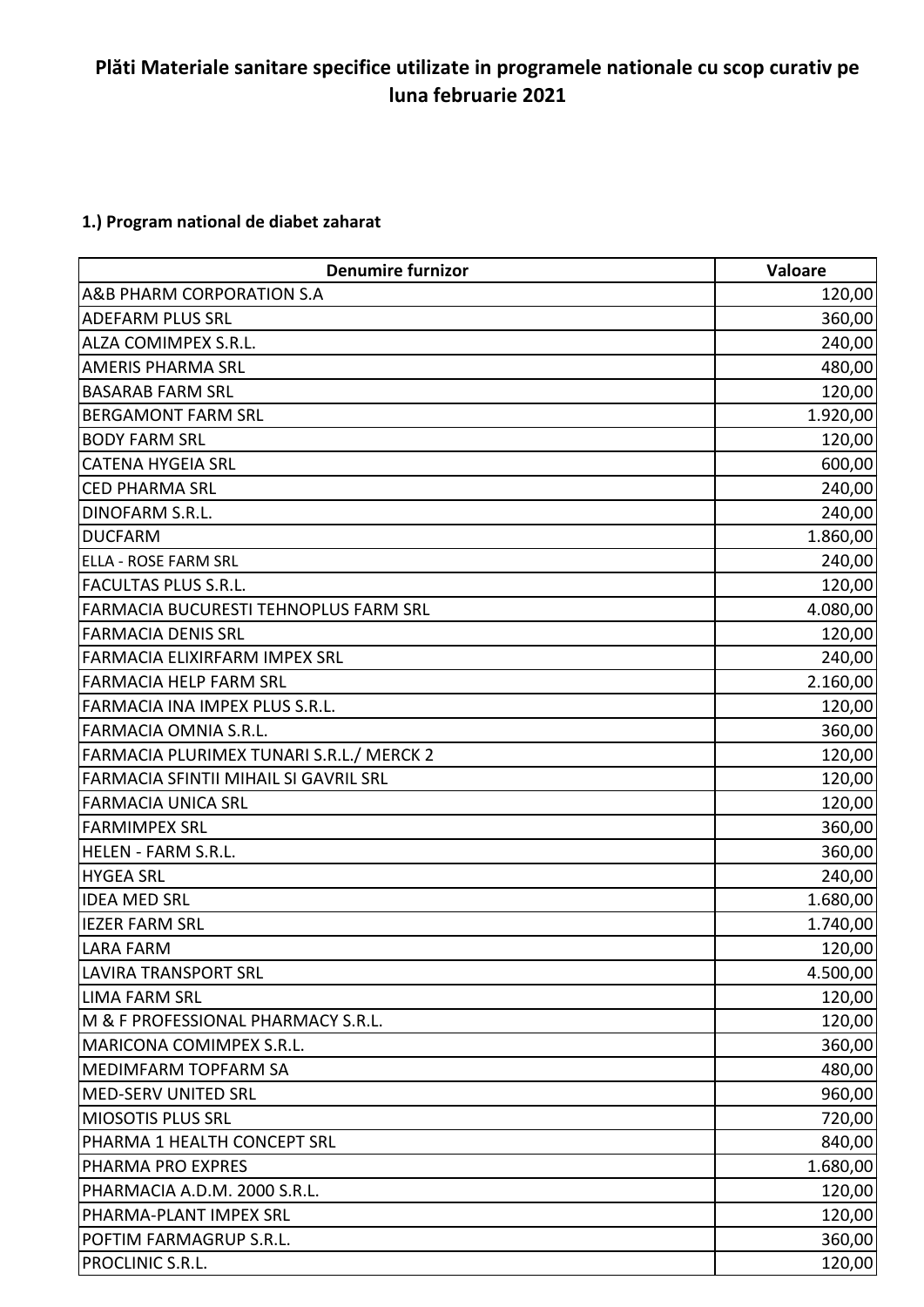| PROFESSIONAL FARMA LINE S.R.L.        | 120,00    |
|---------------------------------------|-----------|
| PROMED PLUS S.R.L.                    | 120,00    |
| <b>RODIA SRL</b>                      | 120,00    |
| ROM-GAL-LEADER S.R.L.                 | 120,00    |
| <b>ROPHARMA</b>                       | 3.360,00  |
| RUSAV FARMACIE S.R.L.                 | 1.080,00  |
| <b>S.C METAFARM S.R.L.</b>            | 1.200,00  |
| S.C. ALICAT GRUP S.R.L.               | 720,00    |
| S.C. ARNICA S.R.L.                    | 240,00    |
| S.C. BIOSPECTRUM S.R.L.               | 120,00    |
| S.C. CATENA NINA S.R.L.               | 480,00    |
| S.C. CHIRMIS FARMIMPEX S.R.L.         | 240,00    |
| S.C. CRAITA SILVA IMPEX S.R.L.        | 240,00    |
| S.C. CRISEN FARM S.R.L.               | 120,00    |
| S.C. CYNARA FARM-IMPEX SRL            | 120,00    |
| S.C. DEMETRA PHARM S.R.L.             | 840,00    |
| S.C. DEXTER INVEST S.R.L.             | 1.800,00  |
| S.C. FARMA RODITRIX S.R.L.            | 120,00    |
| S.C. FARMACEUTICA ARGESFARM S.A.      | 3.720,00  |
| S.C. FARMACIA ACSADEMIA S.R.L.        | 360,00    |
| S.C. FARMACIA ELENA S.R.L.            | 2.508,00  |
| S.C. FARMACIA ESCULAP SRL             | 120,00    |
| S.C. FARMACIA PISCULUI S.R.L          | 600,00    |
| S.C. FARMACIA SFINTA ECATERINA S.R.L. | 7.800,00  |
| S.C. FARMACIA SIC VOLO SRL            | 120,00    |
| S.C. FARMACIA TEI S.R.L.              | 2.160,00  |
| S.C. FARMACIA VIVIANA S.R.L.          | 1.440,00  |
| S.C. GEDEON RICHTER FARMACIA S.A      | 5.160,00  |
| S.C. GEONET SRL                       | 480,00    |
| S.C. HYPERICI S.R.L.                  | 240,00    |
| S.C. JOJOFARM S.R.L.                  | 840,00    |
| S.C. MINERVA FARMACIE S.R.L.          | 840,00    |
| S.C. MINI-FARM SRL                    | 2.040,00  |
| S.C. RADIX PHARMA S.R.L.              | 420,00    |
| S.C. REDFARM S.R.L.                   | 120,00    |
| S.C. SARAMED S.R.L.                   | 720,00    |
| S.C. VITAFARM PLUS S.R.L.             | 720,00    |
| S.C. VITAL FARM S.R.L.                | 240,00    |
| S.C.CLUB CAFE GALA S.R.L.             | 10.479,60 |
| S.C.CONSFARM S.R.L.                   | 360,00    |
| S.C.FARM IMPLANT IMPORT-EXPORT S.R.L. | 120,00    |
| S.C.FARMACIA TA S.R.L.                | 240,00    |
| S.C.FARMACIA TREI F S.R.L.            | 120,00    |
| S.C.MEDSANTIF PLUS S.R.L.             | 120,00    |
| SAMI IMPEX 94 S.R.L.                  | 1.560,00  |
| <b>SC AIS PHARMA S.R.L.</b>           | 1.140,00  |
| <b>SC ALOPATIA SRL</b>                | 480,00    |
| <b>SC ART FARM SRL</b>                | 360,00    |
| <b>SC BRIFARM S.A</b>                 | 1.200,00  |
| <b>SC CATENA AVAFARM SRL</b>          | 360,00    |
| <b>SC ECOFARMACIA NETWORK SRL</b>     | 15.120,00 |